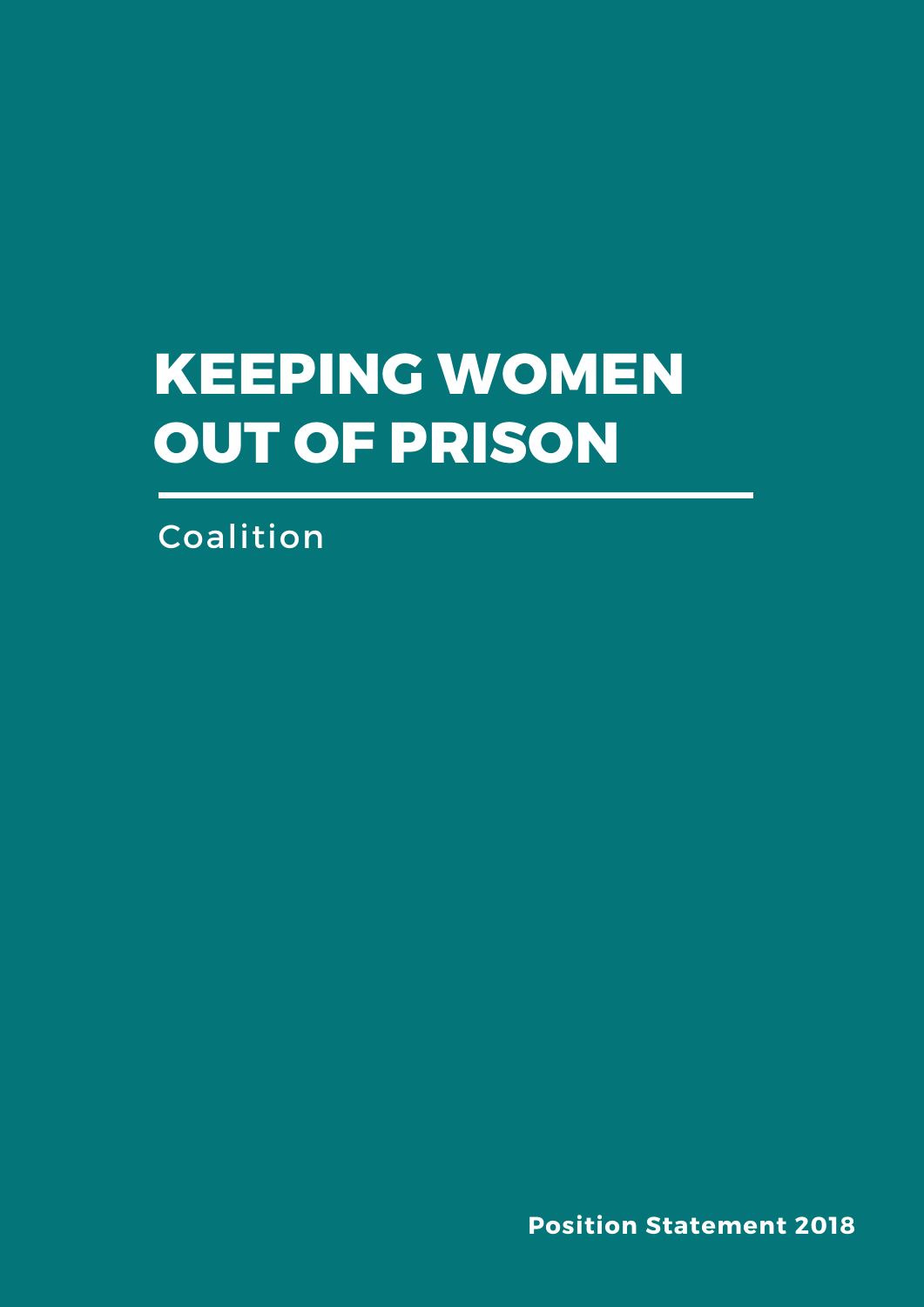## **Keeping Women out of Prison**

Coalition

came together in 2013 to address some of the key systemic failures and major human rights issues impacting women in NSW prisons. Under the leadership of the Sydney Community Foundation, the Coalition members resolved to work together to reduce the number of women in prison, and lessen

the impact of women's custodial sentences on their families and children. Imprisonment is not the best option.

#### **We know that from 2011 to 2017 the number of women in prison increased by almost 50%**

- There has been no commensurate increase in crime over this period.
- • There are HIGH numbers of women cycling in and out of our prison system on short sentences.
- Women are going to prison for crimes that the courts consider not serious enough to attract a long prison sentence.
- 95.9% of women are in prison for under 2 years.
- • 58% of women are in prison for under 6 months.

#### **Why are we sending so many women to prison?**

### **From 2011 to 2017**

the number of women in prison **increased by almost**

50%

There has been no commensurate increase in crime over this period.

#### **We know that imprisoning women further punishes an already vulnerable population**

- Aboriginal women are the fastest growing prison population in NSW. From 2011 to 2017, the number of Aboriginal women in prison increased by 74%.
- • 32% of women in prison in NSW were in either primary or secondary homelessness in the 6 months prior to entering prison.
- • 61% have a diagnosis of depression, 51% have a diagnosis of anxiety.
- • 70% of women have experienced at least one traumatic event.
- • 30% have diagnosed drug dependence.
- 56% were under the influence of drugs and/or alcohol at the time of committing their most recent offence.
- • 20% were in juvenile detention as children.

#### **Why are we still imprisoning disadvantage?**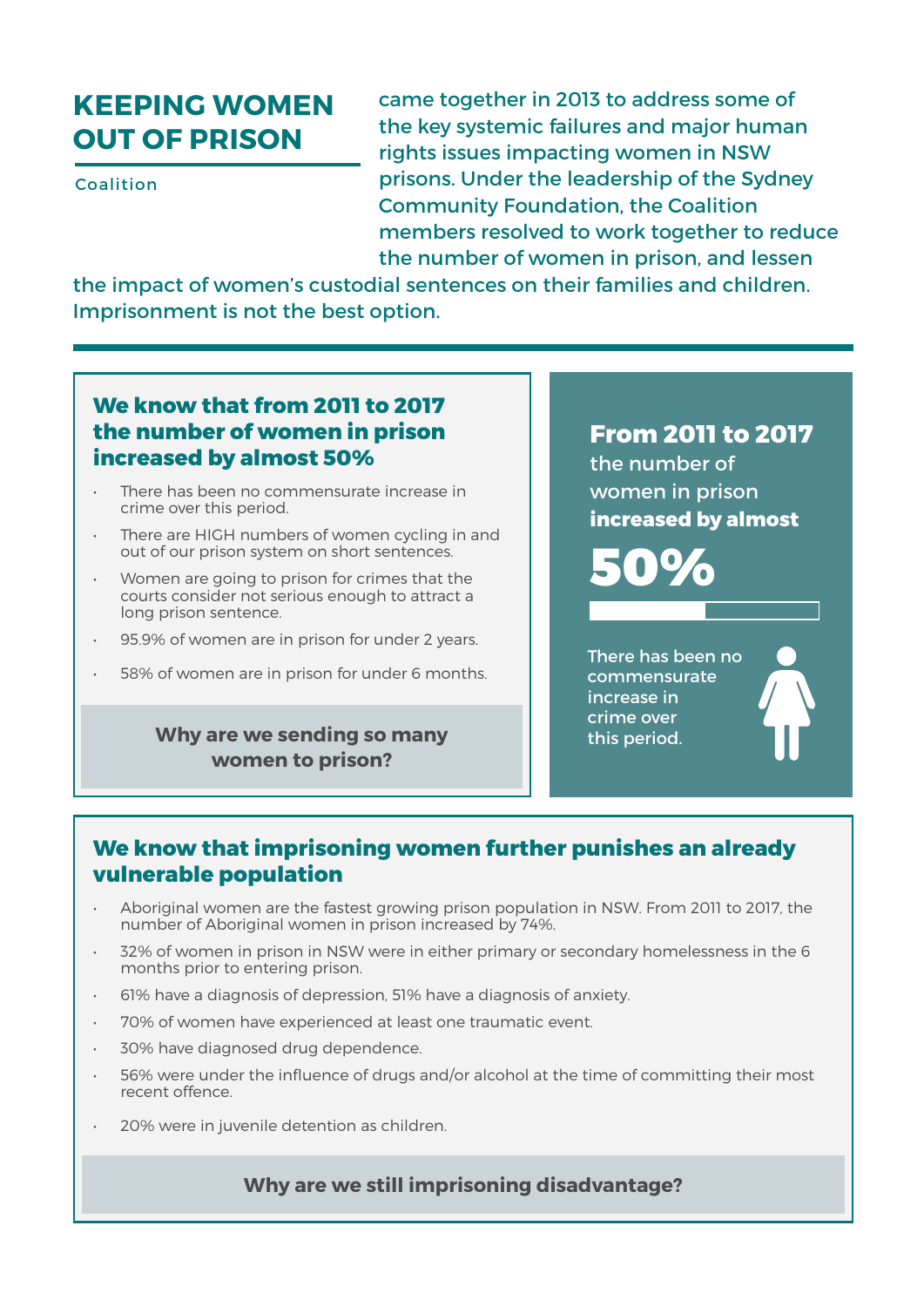#### **We know that high incarceration rates hurt families, and do not make communities safer**

- When women go to prison, communities, family networks and relationships suffer.
- 60% of women in prison in NSW have at least one child under the age of 16 years, and 41% have dependent children who were living with them prior to their imprisonment.
- A 2004 study has estimated large numbers of children, some 60,000, suffer the imprisonment of a parent at some time in their childhood.
- Women affected by the criminal justice system generally do not have access to labour market opportunities once released from custody and subsequently return to criminal activity.
- Imprisonment is one of the most significant predictors of recidivism. The more frequently someone goes to prison, the more likely they are to return to prison.

#### **Is it time to seriously consider an alternative to prison?**

Between July 2017 and June 2018, a total of



Nearly **60%** of women are in prison for **under 6 months**.



**Aboriginal women** are the fastest growing prison population in NSW.



**From 2011 to 2017**, the number of Aboriginal women in prison **increased by**



**162%** increase in proportion of females with one or more court appearances appearing in NSW criminal courts between 2011 and 2017.



**Imprisonment is one of the most significant predictors of recidivism. The more frequently someone goes to prison, the more likely they are to return.** 

## **Advocacy and action for change**

п  $\overline{\phantom{a}}$ 

 $\blacksquare$ 

п

П П

m.

П

 $\blacksquare$ 

 $\blacksquare$ 

 $\overline{\phantom{a}}$ 

П

п

п

П

Ō,

П

П

П

П

Ē

m,

 $\blacksquare$ 

 $\overline{\phantom{a}}$ 

m.

n.

г П

П

П n.

П

П  $\Box$ 

 $\overline{\phantom{a}}$ 

m.

H

П

П

n.

 $\overline{\phantom{a}}$ 

n.

П

n

Ħ

Ē

Ħ

 $\mathbb{R}^2$ 

Ħ

 $\mathcal{C}^{\mathcal{A}}$ 

 $\mathcal{C}^{\mathcal{A}}$ 

Н

- **Introduce targeted statewide diversionary programs as alternatives to custodial sentence.**
- **Strengthen laws that prohibit discrimination on the basis of a criminal record.**
- **Develop meaningful employment options for women affected by the criminal justice system.**
- **Actively support legislative changes so that only women convicted of violent crime receive custodial sentence - the current UK model. All others to be sentenced to community based management.**

**It's everybody's business.**